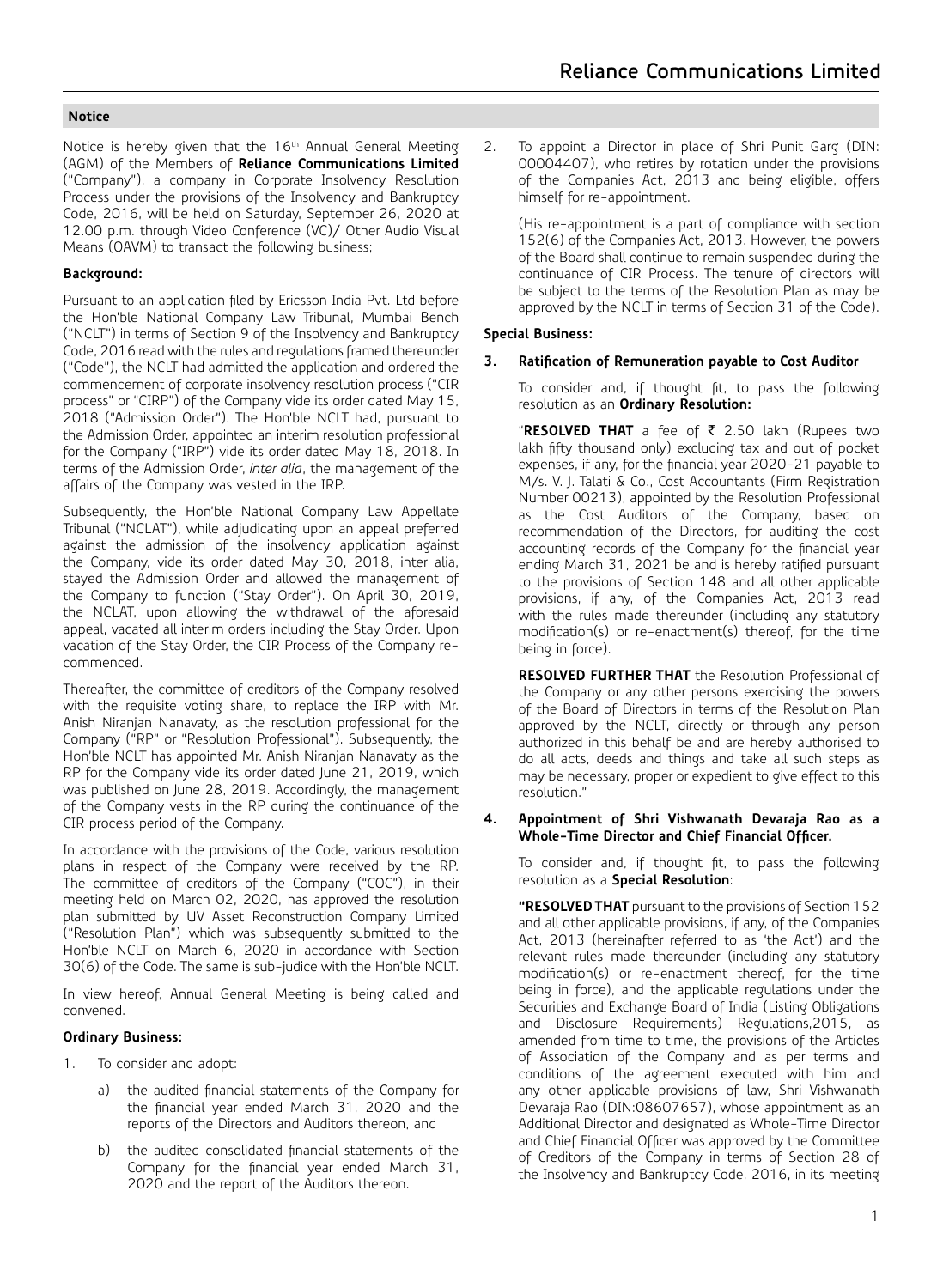held on November 13, 2019 and such appointment is effective from November 19, 2019 and who holds office up to the date of ensuing Annual General Meeting and in respect of whom the Company has received a notice in writing from a member under Section 160 of the Act proposing his candidature for appointment as a Director, be and is hereby appointed as a Director of the Company liable to retire by rotation.

**RESOLVED FURTHER THAT** pursuant to the provisions of Sections 196, 197, 198 and 203 of the Act, read with Schedule V to the Act, and other applicable provisions, if any, of the Act and the rules made thereunder, (including any statutory modification(s) or re-enactment thereof, for the time being in force), the Articles of Association of the Company and subject to such other sanctions / consents / approvals as may be necessary, consent of the Members be and is hereby accorded to the appointment of Shri Vishwanath Devaraja Rao as a Whole-time Director designated as an Executive Director and Chief Financial Officer of the Company for a period of three years commencing from November 19, 2019 as per the terms and conditions including the remuneration as set out in the statement annexed to this notice, with liberty to the Resolution Professional of the Company or any other persons exercising the powers of the Board of Directors in terms of the Resolution Plan approved by the NCLT, directly or through any person authorized in this behalf to alter and vary the terms and conditions of said appointment including the remuneration payable to him during the tenure of his appointment in accordance with applicable law such that the remuneration payable to him shall not exceed the limits specified in the Act read with Schedule V to the Act as amended from time to time.

**RESOLVED FURTHER THAT** the Resolution Professional of the Company or any other persons exercising the powers of the Board of Directors in terms of the Resolution Plan approved by the NCLT, directly or through any person authorized in this behalf, be and is hereby authorized to do all such acts, deeds, attend to such matters and things and take all steps as may be necessary, proper and expedient to give effect to this resolution."

For **Reliance Communications Limited**

(Company under Corporate Insolvency Resolution Process)

**Rakesh Gupta Company Secretary**

# **Registered Office:**

H Block, 1st Floor Dhirubhai Ambani Knowledge City Navi Mumbai 400 710 CIN:L45309MH2004PLC147531 Website: www.rcom.co.in

Date: July 31, 2020

## **Notes:**

- 1. Statement pursuant to Section 102(1) of the Companies Act, 2013 (" Act") relating to item of Special Business to be transacted at the Annual General Meeting ("AGM") is annexed hereto.
- 2. In view of the continuing Covid-19 pandemic, the Ministry of Corporate Affairs ("MCA") has vide its circular dated May 5, 2020 read with circulars dated April 8, 2020 and April 13, 2020 (collectively referred to as "MCA Circulars") permitted the Company for holding of the "AGM" through Video Conferencing (VC) / Other Audio Visual Means (OAVM), without the physical presence of the Members at a common venue. Accordingly, in compliance with the provisions of the Act, SEBI (Listing Obligations and Disclosure Requirements) Regulations, 2015 ("SEBI Listing Regulations") and MCA Circulars, the AGM of the Company is being held through VC / OAVM.
- 3. The AGM is being held pursuant to the MCA Circulars through VC / OAVM, physical attendance of Members has been dispensed with. **Accordingly, the facility for appointment of proxies will not be available for the AGM and hence the Proxy Form and Attendance Slip are not annexed to this Notice.**
- 4. Re-appointment of Director:

At the ensuing AGM, Shri Punit Garg, Director of the Company shall retire by rotation under the provisions of the Act and being eligible, offers himself for re-appointment.

The details pertaining to Mr. Punit Garg pursuant to the requirements of Regulation 36(3) of the Listing Regulations are furnished in the Corporate Governance Report forming part of this Annual Report.

- 5. Corporate Members are required to send a scanned copy (PDF/JPG Format) of its Board or governing body Resolution / Authorization, etc., authorizing its representative to attend the AGM through VC / OAVM on its behalf and to vote through remote e-voting, to M/s. KFin Technologies Private Limited (Kfintech), the Registrar and Transfer Agent, by email through its registered email address to praveendmr@kfintech.com.
- 6. In compliance with the aforesaid MCA Circulars, Notice of the AGM along with the Annual Report 2019-20 is being sent only through electronic mode to those Members whose email addresses are registered with the Company/ Kfintech or CDSL / NSDL ("Depositories"). Members may note that the Notice and Annual Report 2019-20 will also be available on the Company's website at www.rcom. co.in, websites of the Stock Exchanges i.e. BSE Limited and National Stock Exchange of India Limited at www. bseindia.com and www.nseindia.com respectively, and on the website of Kfintech at www.kfintech.com.
- 7. Members whose email address is not registered can register the same in the following manner:
	- a. Members holding share(s) in physical mode can register their e-mail ID on the Company's website at https:// www.rcom.co.in/investor-relations/shareholderregistration by providing the requisite details of their holdings and documents for registering their e-mail address; and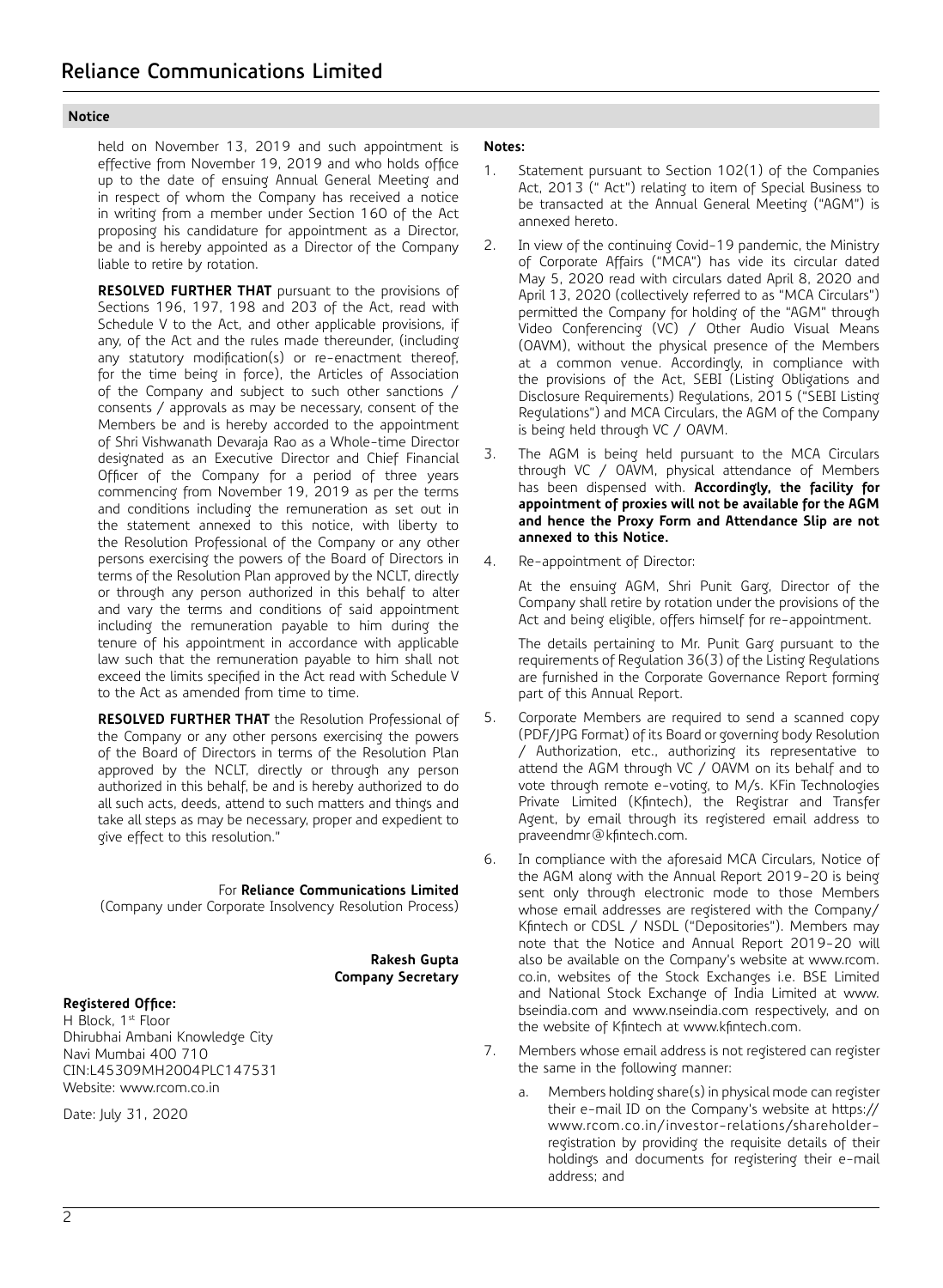- b. Members holding share(s) in electronic mode are requested to register / update their e-mail address with their respective Depository Participants "DPs" for receiving all communications from the Company electronically.
- 8. The Company has engaged the services of M/s. KFin Technologies Private Limited("KFintech"), Registrars and Transfer Agent as the authorized agency for conducting e-AGM and providing e-voting facility to the members of the Company.
- 9. Members attending the AGM through VC / OAVM shall be counted for the purpose of reckoning the quorum under Section 103 of the Act.
- 10. Since the AGM will be held through VC / OAVM, the Route Map is not annexed in this Notice.
- 11. Relevant documents referred to in the accompanying Notice calling the AGM are available on the website of the Company for inspection by the Members.
- 12. Members are advised to refer to the section titled "Investor Information" provided in this Annual Report.
- 13. As mandated by SEBI, effective from April 01, 2019, the securities of listed companies shall be transferred only in dematerialised form. In view of the above and to avail various benefits of dematerialisation, members are advised to dematerialise share(s) held by them in physical form.
- 14. Members are requested to fill in and submit online Feedback Form provided in the 'Investor Relations' section on the Company's website www.rcom.co.in to aid the Company in its constant endeavour to enhance the standards of service to investors.
- 15. **Instructions for attending the AGM and e-voting are as follows:**

## A. **Instructions for attending the AGM:**

- 1. Members will be able to attend the AGM through VC / OAVM or view the live webcast of AGM at https://ris. kfintech.com/vc/login2vc.aspx by using their remote e-voting login credentials and selecting the 'Event' for Company's AGM. Members who do not have the User ID and Password for e-voting or have forgotten the User ID and Password may retrieve the same by following the remote e-voting instructions mentioned in the Notice. Further, Members can also use the OTP based login for logging into the e-voting system.
- 2. Facility of joining the AGM through VC / OAVM shall open 15 minutes before the time scheduled for the AGM and Members who may like to express their views or ask questions during the AGM may register themselves at https://ris.kfintech.com/ agmvcspeakerregistration. Facility of joining AGM will be closed on expiry of 15 minutes from the schedule time of the AGM. Those Members who register themselves as speaker will only be allowed to express views/ask questions during the AGM. The Company reserves the right to restrict the number of speakers and time for each speaker depending upon the availability of time for the AGM.
- 3. Facility of joining the AGM through VC / OAVM shall be available for 1,000 members on first come first served basis. However, the participation of members holding 2% or more shares, Promoters, Institutional Investors, Directors, Key Managerial Personnel, Chairpersons of Audit Committee, Stakeholders Relationship Committee, Nomination and Remuneration Committee, Auditors, Resolution Professional and his advisors are not restricted on first come first serve basis.
- 4. Members who need technical assistance before or during the AGM, can contact Kfintech at https://ris. kfintech.com/agmqa/agmqa/login.aspx

### B. **Instructions for e-voting**

- 1. In compliance with the provisions of Section 108 of the Act read with Rules made there under and Regulation 44 of the Listing Regulations, the Company is offering e-voting facility to all Members of the Company. A person, whose name is recorded in the Register of Members or in the Register of Beneficial Owners (in case of electronic shareholding) maintained by the Depositories as on the cut-off date i.e. Friday 18<sup>th</sup> September, 2020 only shall be entitled to avail the facility of remote e-voting/e-voting at the AGM. Kfintech will be facilitating remote e-voting to enable the Members to cast their votes electronically. Members can cast their vote online from 10.00 A.M. (IST) on Tuesday, September 22, 2020 to 5.00 P.M. (IST) on Friday, September 25, 2020. At the end of remote e-voting period, the facility shall forthwith be blocked.
- 2. The Members who have cast their vote by remote e-voting prior to the AGM may also attend/ participate in the AGM through VC / OAVM but shall not be entitled to cast their vote again.
- 3. The Members present in the AGM through VC / OAVM and have not cast their vote on the Resolutions through remote e-voting, and are otherwise not barred from doing so, shall be eligible to vote through e-voting system during the AGM.
- 4. The procedure and instructions for remote e-voting are as follows:
	- a. Open your web browser during the remote e-voting period and navigate to "https://evoting. karvy.com".
	- b. Enter the login credentials (i.e., user-id and password) mentioned in the letter. Your Folio No. / DP ID No. / Client ID No. will be your User- ID.

| $User - ID$ | For Members holding shares in<br>Demat Form:-       |  |  |  |  |
|-------------|-----------------------------------------------------|--|--|--|--|
| For NSDL    | 8 Character DP ID followed by 8<br>Digits Client ID |  |  |  |  |
| For CDSL    | 16 digits beneficiary ID                            |  |  |  |  |
| $User - ID$ | For Members holding shares in<br>Physical Form:-    |  |  |  |  |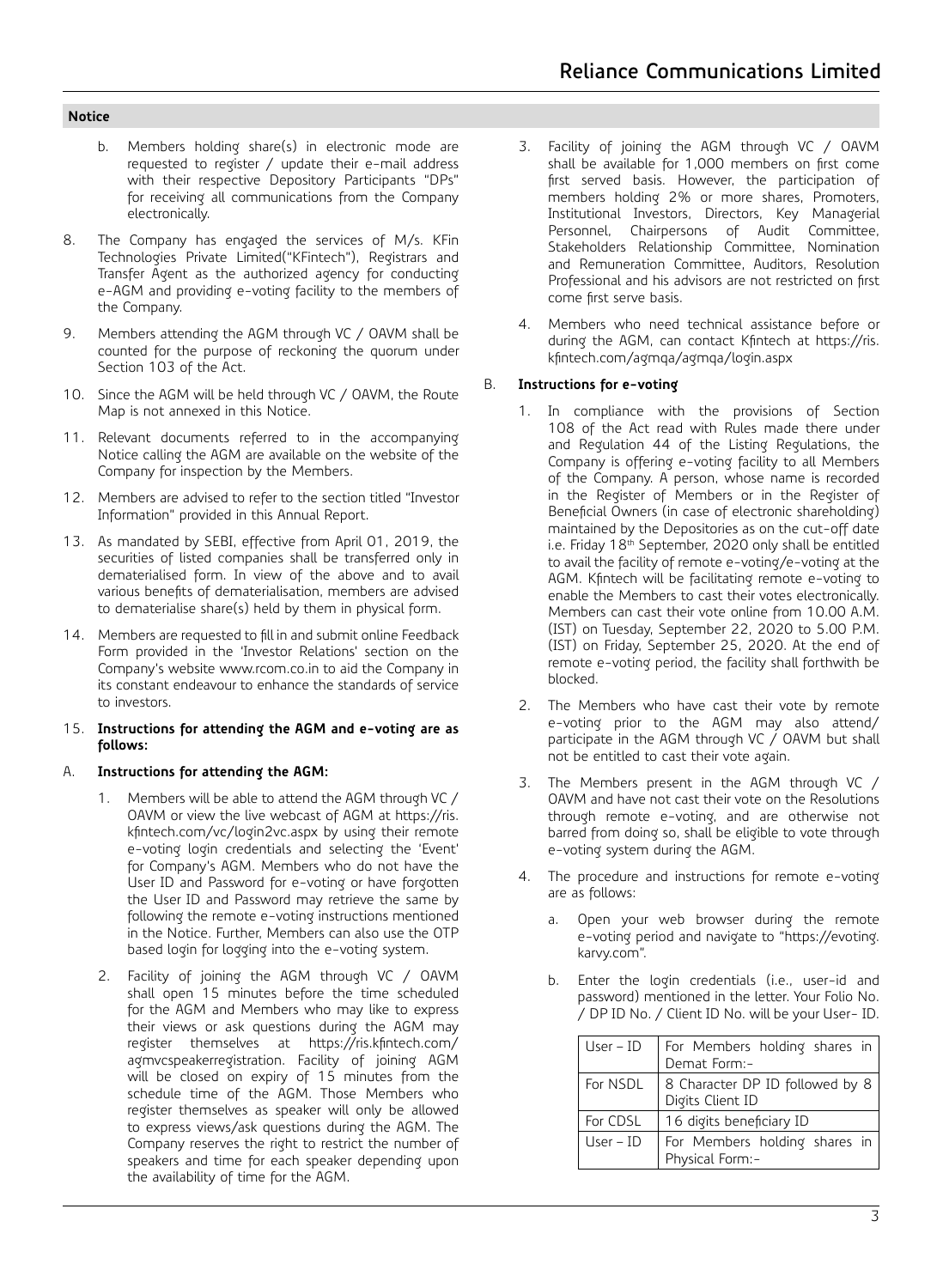|          | Event Number followed by Folio<br>No. registered with the Company                                                                      |  |  |  |  |
|----------|----------------------------------------------------------------------------------------------------------------------------------------|--|--|--|--|
| Password | Your unique password is sent via<br>e-mail forwarded through the<br>electronic notice                                                  |  |  |  |  |
| Captcha  | Please enter the verification code<br>i.e. the alphabets and numbers<br>in the exact way as they are<br>displayed for security reasons |  |  |  |  |

- c. After entering these details appropriately, click on "LOGIN".
- d. Members holding shares in Demat / Physical form will now reach Password Change menu wherein they are required to mandatorily change their login password in the new password field. The new password has to be minimum eight characters consisting of at least one upper case (A-Z), one lower case (a-z), one numeric value  $(0-9)$  and a special character  $(②, #, $, etc.).$ Kindly note that this password can be used by the Demat holders for voting in any other Company on which they are eligible to vote, provided that the other company opts for e-voting through Kfintech e-Voting platform. System will prompt you to change your password and update your contact details like mobile number, e-mail ID, etc. on first login. You may also enter the secret question and answer of your choice to retrieve your password in case you forget it. It is strongly recommended not to share your password with any other person and take utmost care to keep your password confidential.
- e. You need to login again with the new credentials.
- f. On successful login, system will prompt you to select the 'Event' i.e. 'Company Name'.
- g. If you are holding shares in Demat form and had logged on to "https://evoting.karvy.com" and have cast your vote earlier for any company, then your existing login ID and password are to be used.
- h. On the voting page, you will see Resolution Description and against the same the option 'FOR / AGAINST / ABSTAIN' for voting. Enter the number of shares (which represents the number of votes) under 'FOR / AGAINST / ABSTAIN' or alternatively you may partially enter any number in 'FOR' and partially in 'AGAINST', but the total number in 'FOR / AGAINST' taken together should not exceed your total shareholding. If you do not wish to vote, please select 'ABSTAIN'.
- i. After selecting the Resolution you have decided to vote on, click on "SUBMIT". A confirmation box will be displayed. If you wish to confirm your vote, click on "OK", else to change your vote, click on "CANCEL" and accordingly modify your vote.
- j. Once you 'CONFIRM' your vote on the Resolution whether partially or otherwise, you will not be allowed to modify your vote.
- 5. Corporate Members (i.e. other than Individuals, HUF, NRI, etc.) are required to send scanned copy (PDF / JPG format) of the relevant Board or governing body Resolution / Authorisation together with attested specimen signature of the duly authorised signatory(ies) who are authorised to vote, to 'evoting@karvy.com'. The file / scanned image of the Board Resolution / authority letter should be in the naming format 'Corporate Name Event no.'.
- 6. The voting rights of the Members shall be in proportion to the number of shares held by them in the equity share capital of the Company as on the cut-off date being Friday, 18<sup>th</sup> September, 2020.

 In case of joint holders, the Member whose name appears as the first holder in order of names as per the Register of Members of the Company will be entitled to vote at the AGM.

- 7. It is strongly recommended not to share your password with any other person and take utmost care to keep your password confidential. Login to the e-voting website will be disabled upon five unsuccessful attempts to key in the correct password. In such an event, you will need to go through the "Forgot User Details/Password?" or "Physical User Reset Password?" option available on https:// evoting.karvy. com/ to reset the password.
- 8. The Resolution Professional have appointed Mr. Anil Lohia, Partner or in his absence Mr. Chandrahas Dayal, Partner, M/s. Dayal and Lohia, Chartered Accountants as the Scrutiniser to scrutinise the voting process in a fair and transparent manner. The Scrutiniser will submit their report to the Resolution Professional or any other person authorised by him after completion of the scrutiny and the results of voting will be announced after the AGM of the Company. Subject to receipt of requisite number of votes, the resolutions shall be deemed to be passed on the date of the AGM. The result of the voting will be submitted to the Stock Exchanges, where the shares of the Company are listed and posted on the website of the Company at www.rcom.co.in and also on the website of Kfintech at https:// evoting.karvy.com.
- 9. In case of any query pertaining to e-voting, please visit Help and FAQs section available at Kfintech's website https://evoting.karvy.com OR contact toll free no.1800 4250 999.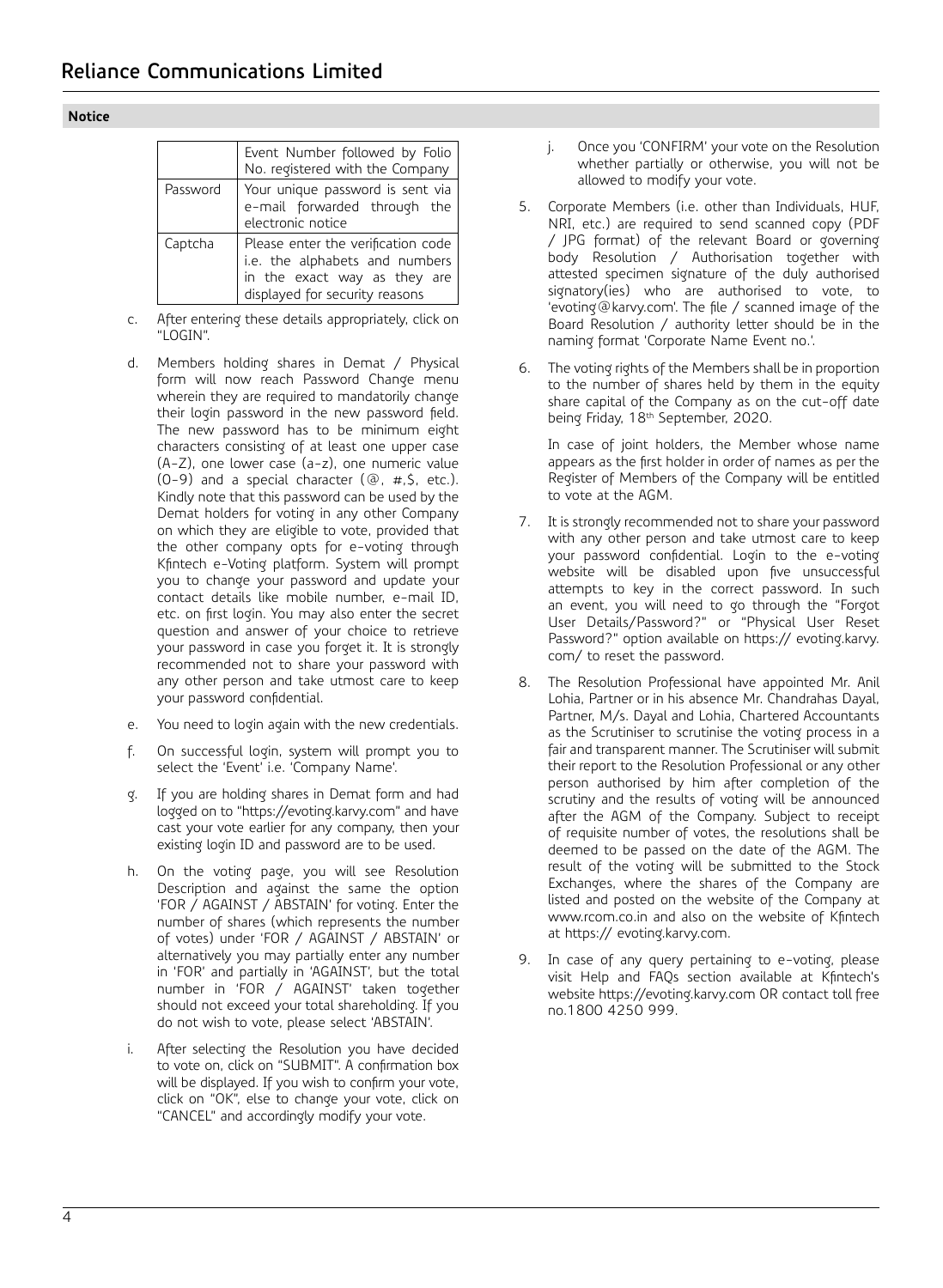### **Statement pursuant to Section 102(1) of the Companies Act, 2013 and pursuant to Regulation 36 of SEBI (Listing Obligations and Disclosure Requirements) Regulations, 2015, to the accompanying Notice dated July 31, 2020**

## **Item No. 3**

## **Ratification of Remuneration payable to Cost Auditor**

The appointment and remuneration of M/s. V. J. Talati & Co., Cost Accountants (Firm Registration No.00213) as the Cost Auditor to audit the cost accounting records of the Company for the financial year ending March 31, 2021, at a remuneration of  $\bar{\tau}$  2.50 lakh (Rupees two lakh and fifty thousand only) excluding tax and out of pocket expenses, if any was approved by the Resolution Professional on the recommendations of the Directors.

In terms of the provisions of Section 148(3) of the Companies Act, 2013 read with the Companies (Audit and Auditors) Rules, 2014, the remuneration payable to the Cost Auditor needs to be ratified by the members of the Company.

None of the Directors, Key Managerial Personnel and their relatives are, in any way, concerned or interested, financially or otherwise, in this resolution set out at Item no. 3 of the Notice, except to the extent of their shareholding in the Company.

The Resolution Professional based on the recommendation of Directors, the said Ordinary Resolution set out at Item No. 3 of the accompanying Notice is recommended for the approval of the Members.

### **Item No. 4**

### **Appointment of Shri Vishwanath Devaraja Rao as a Whole-Time Director and Chief Financial Officer.**

As the Company is under corporate insolvency resolution process, the Committee of Creditors of the Company at their meeting held on November 13, 2019, had appointed Shri Vishwanath Devaraja Rao, as an Additional Director designated as a Whole-Time Director and Chief Financial Officer for a period of three years effective from November 19, 2019. His appointment and remuneration have been approved by the Committee of Creditors. The notice period of Shri Vishwanath Devaraja Rao will be 3 months.

As per provisions of the Companies Act, 2013 ("the Act"), the tenure of office of Shri Vishwanath Devaraja Rao as an Additional Director is up to the date of ensuing Annual General Meeting.

Shri Vishwanath Devaraja Rao has given his consent for the appointment at the ensuing Annual General Meeting and has also confirmed that he is not in any way disqualified from appointment as per the provisions of the Act.

The Company has also received a notice in writing from a member under Section 160 of the Act, proposing the candidature of Shri Vishwanath Devaraja Rao for the office of a Director of the Company.

Shri Vishwanath Devaraja Rao is functioning in a professional capacity and he does not have any interest in the capital of the Company or in any of its subsidiary companies either directly or indirectly or through any other statutory structures. He is not related to the Directors, Promoters or Key Managerial Personnel of the Company or any of its subsidiaries at any time during the last two years before his appointment.

Shri Vishwanath Devaraja Rao fulfils the conditions for eligibility of the appointment as contained in Part I of Schedule V of the Act.

The details pertaining to Shri Vishwanath Devaraja Rao pursuant to the requirements of Schedule V of the Act, Regulation 36(3) of the Securities and Exchange Board of India (Listing Obligations and Disclosure Requirements) Regulations, 2015 and the Secretarial Standards on General Meetings are given as under:

### **General Information**

- **(i) Nature of industry** Telecom
- **(ii) Date or expected date of commencement of commercial production**: - July 15, 2004
- **(iii) In case of new companies, expected date of commencement of activities as per project approved by financial institutions appearing in the prospectus** – Not Applicable.

|                                         | $(\bar{z}$ in crore) |                         |       |
|-----------------------------------------|----------------------|-------------------------|-------|
| Particular<br>(Consolidated Financials) |                      | 2019-20 2018-19 2017-18 |       |
| Total Income                            | 1.734                | 4.194                   | 4.684 |
| Profit before Tax                       | (10, 793)            | 1.558                   | (3)   |
| Provision for Tax                       | 14                   | 2425                    | 16    |
| Profit / (Loss) After Tax               | (10.807)             | (867)                   | (19   |

|  |  | (iv) Financial performance based on given indicators |  |  |  |
|--|--|------------------------------------------------------|--|--|--|
|--|--|------------------------------------------------------|--|--|--|

## **(v) Foreign investments or collaborations, if any** – None.

The foreign shareholding was 4.95% as on March 31, 2020.

## **Information about the appointee:**

## **(i) Background details:**

Shri Vishwanath Devaraja Rao, aged 61 years, is a member of The Institute of Chartered Accountants of India, with a degree in Commerce. He was Joint President of Reliance Communications Limited. He has over 37 years of experience. He is with Reliance Group since more than 19 years. He has varied and rich experience in corporate, finance and managerial functions. Prior to Reliance, he has also worked in PepsiCo India, Hindustan Lever and other listed companies handling accounts and finance functions.

## **(ii) Past remuneration:**

In the financial year 2018-19, the total remuneration paid to Shri Vishwanath Devaraja Rao – Joint President of Reliance Communications Limited was  $\overline{\mathfrak{e}}$  1.30 Crores.

## **(iii) Recognition or awards:**

Nil.

## **(iv) Job profile and his suitability:**

As Shri Vishwanath Devaraja Rao has the requisite professional qualification and experience, he is eminently suited for the position.

## **(v) Remuneration proposed:**

The proposed remuneration is  $\bar{\tau}$  1.56 Crores per annum as fixed salary which has been approved by the Committee of Creditors. Shri Vishwanath Devaraja Rao is entitled for annual increment, as may be decided by the Committee of